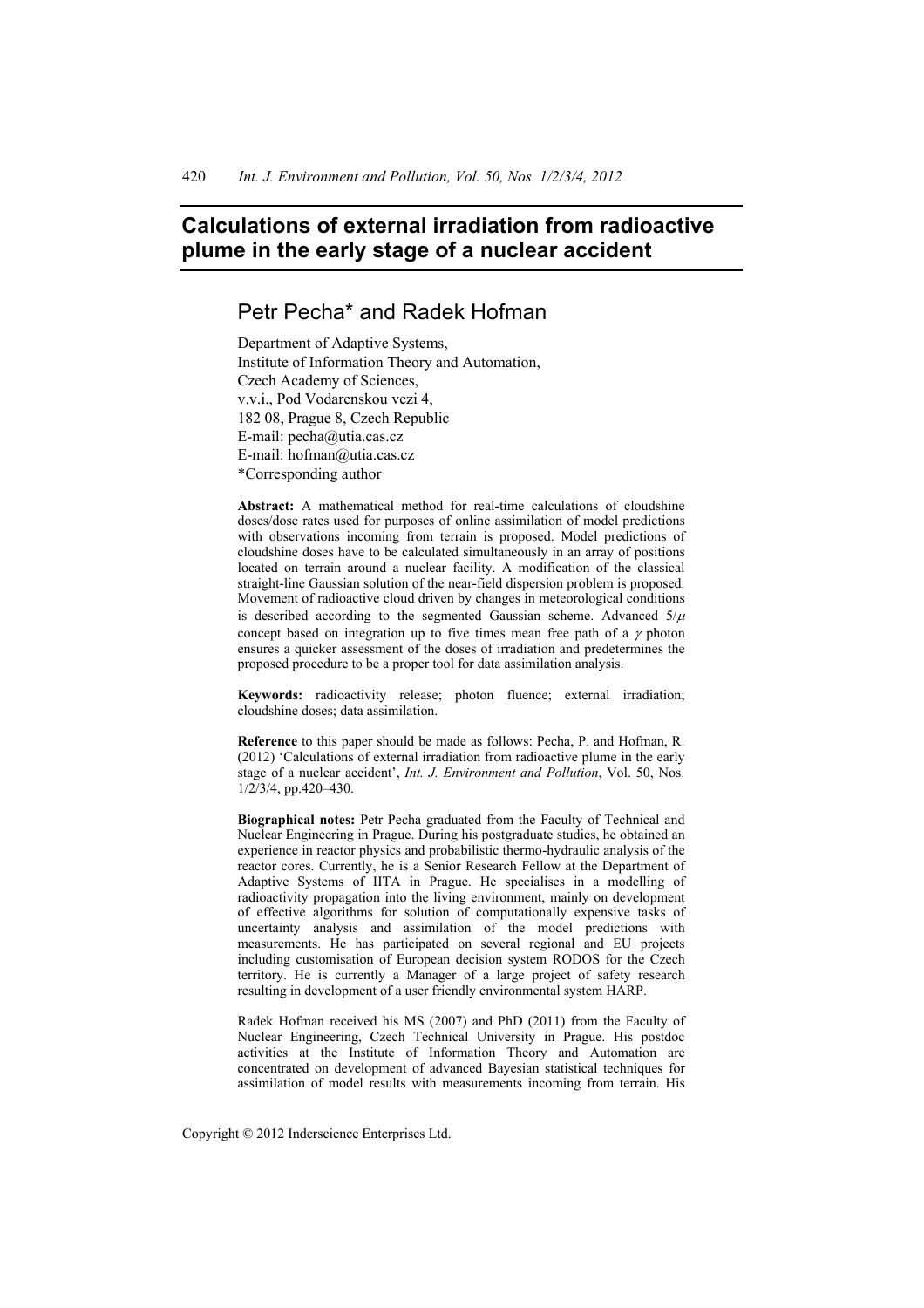current activities are focused on approximations of posterior probability density function for the state in non-linear and non-Gaussian filtering problems. His publication 'Application of advanced data assimilation methods in off-site consequence assessment' was awarded by the Czech Nuclear Society as the Best Doctoral Thesis in the field in 2011. He participates on projects of safety research and develops interactive software tool for assimilation subsystem of the HARP system.

This paper is a revised and expanded version of a paper entitled 'Construction of observational operator for cloudshine dose from radioactive cloud drifting over the terrain' presented at the 14th Inter. Conf. on Harmonisation within Atmospheric Dispersion Modelling for Regulatory Purposes, Kos, Greece, 2–6 October 2011.

#### **1 Introduction**

Decision-making staff should be provided with reliable predictions of time and space evolution related to contamination as early as possible. It can be achieved on the basis of optimal blending of informational resources including prior physical knowledge given by model, observations incoming from on-site locations, past experience, expert judgment and intuition. According to these prognoses required urgent emergency actions have to be planned and launched in the most impacted areas. Measured and calculated doses/dose rates of external irradiation from radioactive cloud are basic inputs to the objective analysis of data assimilation techniques. Assimilation procedures require high-quality data from the measurement devices (sensors, alias receptors). The sensors are part of the early warning network (EWN) and ground and airborne mobile monitoring groups. The EWN is represented by a teledosimetric system (TDS) located around the perimeter of a nuclear facility as well as an additional network of measuring devices at outer distances. Emergency preparedness procedures should account for integration of data from all types of measuring devices (fixed stations, apparatus deployed temporarily in case of emergency, monitoring vehicles, aerial monitoring etc.). The error structures of the model predictions and errors of incoming observations from terrain are processed by statistical assimilation techniques. Common principles of objective analysis for optimal blending of model predictions with observations include at first the update step using data incoming from terrain. An improved model prediction follows in the next time step using sophisticated advanced statistical methods based on Bayesian recursive tracking of the toxic plume progression. The corresponding likelihood function used within the Bayes' theorem relates the measured data to the model parameters. The significance of credible dose/dose rate estimation for the assimilation purposes is evident.

In this article a special algorithm is proposed for effectively estimating cloudshine doses/dose rates from radioactive cloud spread over idealised flat terrain. In the early phase of an accident, the pollution from the source passes through the ring of TDS sensors surrounding a nuclear facility. A recurrence scheme for substitution of the involved three-dimensional integration by a stepwise two-dimensional one is proposed. In the illustrative example we assume a ring of sensors on-site of a nuclear power plant (NPP) according to the sketch in Figure 3. The aim of this analysis is to simulate time evolution of sensor responses in all stages of the cloud propagation. The recursive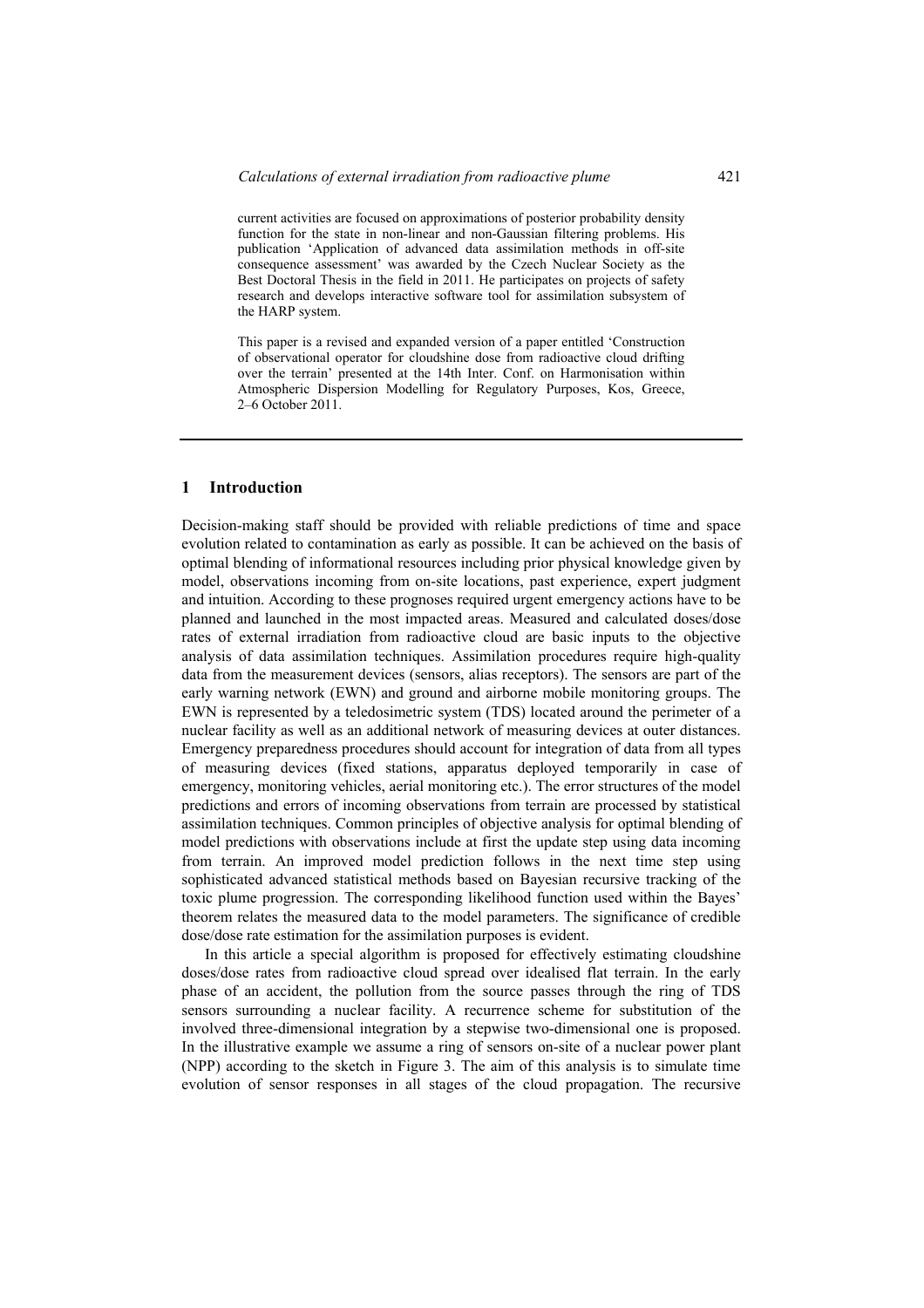corrections of the cloud drifting allow to predetermine the extent of dangerously affected areas more realistically.

## **2 Predictions of harmful admixtures spread at near distances from the source**

We have adopted a classical solution of the diffusion equation for description of the initial phase of radioactive discharge drifting (near-field model). 3-D distribution of specific radioactivity concentration  $C^n$  of nuclide *n* in air [Bq.m<sup>-3</sup>] is expressed by the straight-line Gaussian solution. The approach has a long tradition of use for dispersal predictions. Despite its simplicity, the Gaussian model is consistent with the random nature of turbulence and it is a solution of the Fickian diffusion equation for constant diffusivity coefficient *K* and average plume velocity  $\bar{u}$ . The model is tuned to the experimental data and offers a quicker estimation of the output values with minimum computation effort. Proved semi-empirical formulas are available for approximation of important effects like interaction of the plume with *nearby structures* and buoyant *plume rise* during release. Simplified formulas are used for power-law expression of wind speed *changes with height*, *depletion* of the plume activity due to *removal processes* of dry and wet deposition and decay, dependency on *physical-chemical forms* of admixtures and *land use characteristics*, simplified accounts of *inversion* meteorological situations and plume *penetration of inversion*, account for small changes in *surface elevation, terrain roughness* etc. (Hanna et al., 1982).

It is evident, that a straight-line solution is limited to its use in short distances from the source up to several kilometres corresponding to the first hour (eventually half an hour) of the short-term meteorological forecast. The plume drifting in subsequent meteorological phases (hours) is described by segmented Gaussian plume model (SGPM) (Hofman and Pecha, 2011). It takes into account the hourly (half-hourly) changes of meteorological conditions given by a short-term forecast provided by the meteorological service. Complicated scenarios of release dynamics are synchronised with the available meteorological forecast. The radioactivity concentration in the first hour of the plume propagation is given by a straight-line solution of the diffusion equation in the form:

$$
C^{n}(x, y, z) = \frac{A^{n}}{2\pi \cdot \sigma_{y}(x) \cdot \sigma_{z}(x) \cdot \overline{u}} \cdot \exp\left(-\frac{y^{2}}{2\sigma_{y}^{2}(x)}\right) \left[\exp\left(-\frac{(z - h_{ef})^{2}}{2\sigma_{z}^{2}(x)}\right) + \exp\left(-\frac{(z + h_{ef})^{2}}{2\sigma_{z}^{2}(x)}\right) + \exp\left(-\frac{(z - 2H_{mix} + h_{ef})^{2}}{2\sigma_{z}^{2}(x)}\right) + \eta_{JV}(z)\right]
$$
\n(1)  
\n
$$
\cdot f_{R}^{n}(x) \cdot f_{F}^{n}(x) \cdot f_{R}^{n}(x)
$$

- $C^n(x, y, z)$  $(x, y, z)$  Specific activity of radionuclide *n* in spatial point  $(x, y, z)$  in [Bq/m<sup>3</sup>]; *x* – direction of spreading; *y*, *z* – horizontal and vertical coordinates.
- $\sigma_{\nu}(x)$ ,  $\sigma_{\nu}(x)$  Horizontal and vertical dispersions at distance x from the source [m]; expressed by empirical formulas.
- *An* Release source strength of radionuclide *n* [Bq/s]; assumed constant within time interval.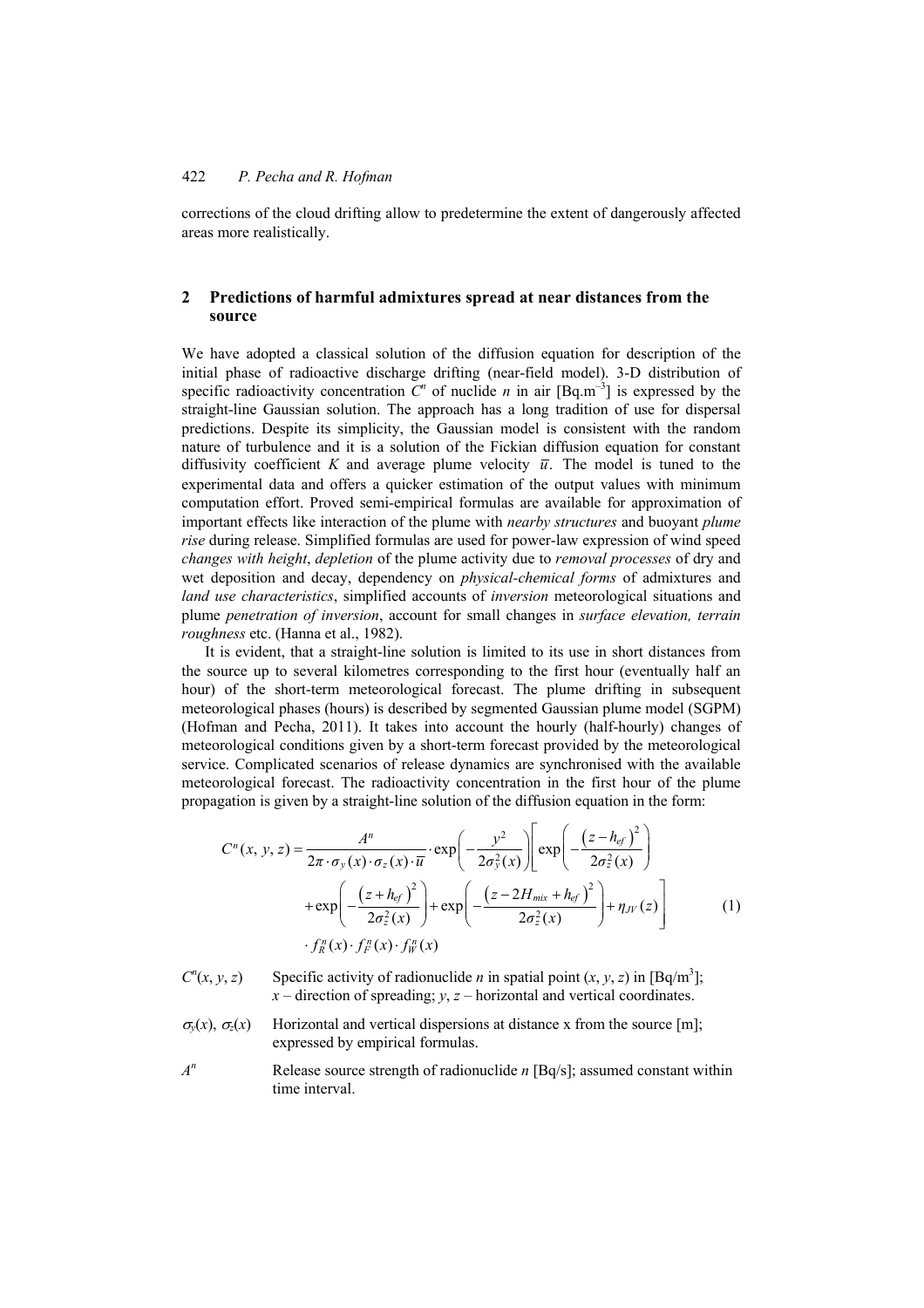| $\bar{u}$              | Mean advection velocity of the plume in direction $x \, [\text{m/s}]$ .                                                                                                                                                                                                                                                                                                                                                                                                              |
|------------------------|--------------------------------------------------------------------------------------------------------------------------------------------------------------------------------------------------------------------------------------------------------------------------------------------------------------------------------------------------------------------------------------------------------------------------------------------------------------------------------------|
| $h_{ef}$ , $H_{mix}$   | Effective height of the plume axis over the terrain [m], height of the<br>planetary mixing layer [m].                                                                                                                                                                                                                                                                                                                                                                                |
| $\eta_{J}(\mathbf{z})$ | Effect of additional multiple reflections on the inversion layer/mixing<br>height and on the ground (for this near-field model hereafter ignored).                                                                                                                                                                                                                                                                                                                                   |
| $f_R^R, f_F^n, f_W^n$  | Plume depletion factors due to radioactive decay and dry and wet<br>deposition – dependant on nuclide $n$ and its physical-chemical form<br>(aerosol, organic, elemental). The factors stand for 'source depletion'<br>approach introduced into the classical straight-line Gaussian solution.<br>Release source strength at distance $x$ is depleted according to:<br>$A^{n}(x, y = 0, z = h_{ef}) = A^{n}(x = 0, y = 0, z = h_{ef}) \cdot f^{n}(x) \cdot f^{n}(x) \cdot f^{n}(x).$ |

The exponential terms in equation (1) mean from left to right: the basic diffusion growth of the plume, its reflection in the ground plane, and its reflection from the top of the mixing layer *Hmix*.

## **3 A new algorithm for fast evaluation of external irradiation from the cloud**

We shall consider physical quantity of photon fluence which represents number of  $\gamma$ photons passing through a specific area. Transport of photons with energy *E*γ to receptor *R* will be described by photon fluence rate  $\Phi(E_{\gamma}, R)$  in units (m<sup>-2</sup>.s<sup>-1</sup>). External exposure from a finite plume can be estimated by applying traditional methods based on three-dimensional integration over the cloud (e.g., ADMS4, 2009) or on specially constructed three-dimensional columned space divided on many finite grid cells, e.g., (Wang et al., 2004). Photon fluence rate in the receptor point *R* from a point source with release strength  $A$  (Bq/s) is calculated according to equation (2a). Estimation of the fluence rate  $\Phi(E_{\gamma}, R)$  from the whole plume based on the three-dimensional integration is given by the scheme (2b).

$$
\Phi(E_{\gamma}, R) = \frac{A \cdot B(E_{\gamma}, \mu \cdot |\vec{r}|) \cdot \exp(-\mu \cdot |\vec{r}|)}{4\pi |\vec{r}|^2}
$$
(2a)

$$
\Phi_{total}(E_{\gamma}, R) = \iiint_{V_{mrad}} \frac{f \cdot C(\vec{r}) \cdot B(E_{\gamma}, \mu \cdot |\vec{r}|) \cdot \exp(-\mu \cdot |\vec{r}|)}{4\pi |\vec{r}|^2} dV
$$
\n(2b)

 $B(E_\gamma, \mu \cdot |\vec{r}|)$  stands for build-up factor. We use either its linear form  $B(E_v, \mu | \vec{r}|) = 1 + k \cdot \mu \cdot |\vec{r}|$  (here  $k = (\mu - \mu_a)/\mu_a$ ,  $\mu$  and  $\mu_a$  are linear and mass attenuation coefficients) or the alternative Berger's formula. Comparison of the two options can be found in literature, e.g. in (Overcamp, 2007). Value *f* is a branching ratio to the specified energy *E*γ. The distance between receptor point R and an element of the plume  $dV$  is  $|\vec{r}|$ . Activity concentration is given by equation (1) and its Gaussian shape is schematically illustrated in Figure 1. The continuous and constant release in direction of axis *x* with average velocity  $\bar{u}$  is segmented into a number of elliptic discs according to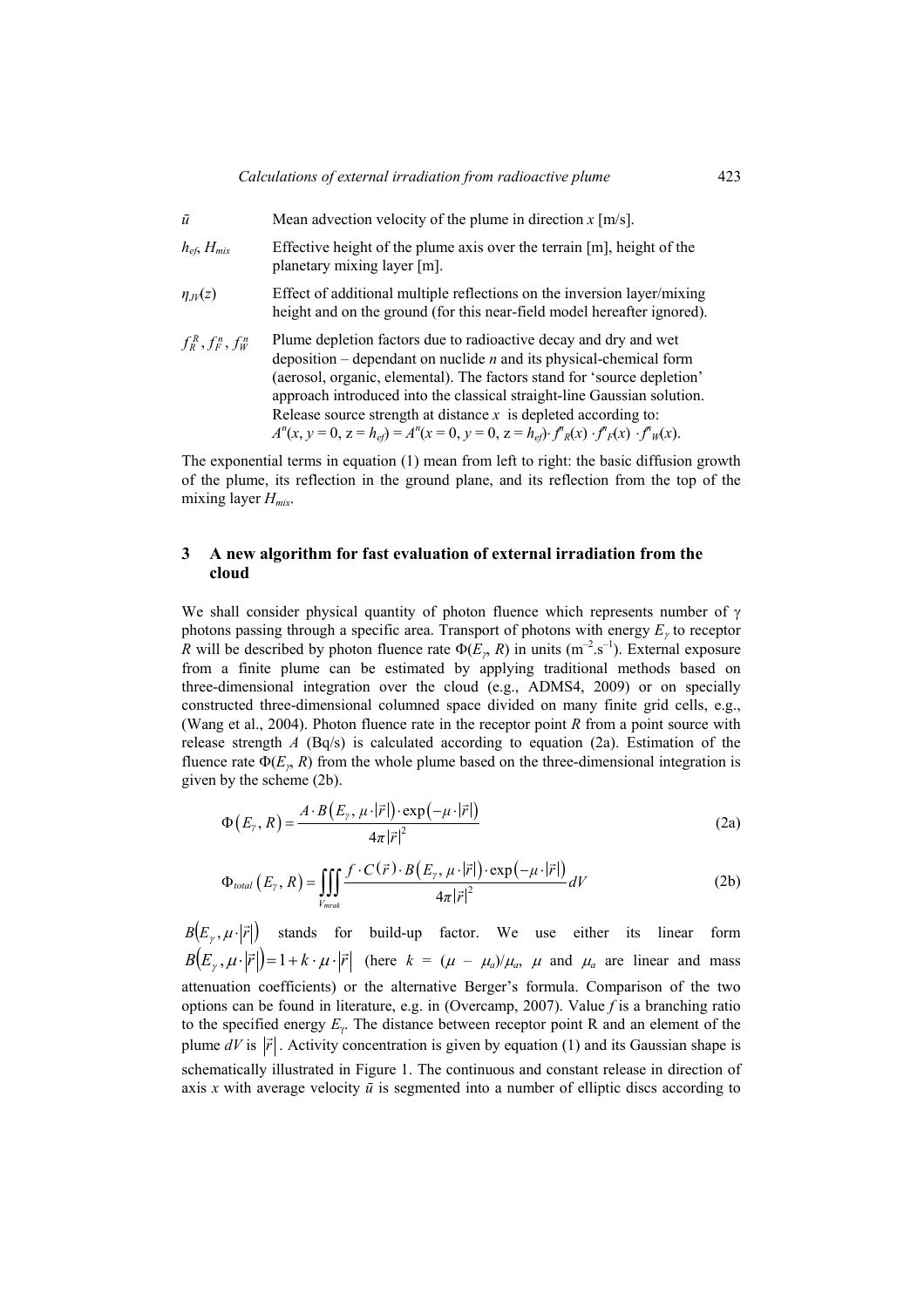Figure 1. Thickness of the discs is selected as  $\Delta x = 10$  m. The centre of the disc *i* reaches the position  $x_i = (i - 1/2) \times \Delta x$  during  $x_i/\overline{u}$  seconds. Lumped parameter technique is introduced when the model parameters are averaged within interval Δ*x* on the disc *i*. Distribution of the activity concentration in the disc *i* on plane  $x = x_i$  (the average value on  $\Delta x$ ) is driven according to the straight-line solution given by equation (1), where the corresponding averaged disc parameters are substituted (e.g.,  $x_i$ ,  $\sigma_y$  ( $x_i$ ),  $\sigma_z$  ( $x_i$ ) and depletion  $f_R(x_i)$   $f_F(x_i)$   $f_W(x_i)$  etc.).

**Figure 1** Segmentation of the continuous release into a disc sequence



Notes: Point *Q* is a projection of the receptor point *R* to the plane of disc *I*;  $d_{\text{max}}$ ,  $r_{\text{max}}$ relates to the integration boundaries based on 'five times mean free path' concept (in more detail in Figure 2).

where the corresponding averaged disc parameters are substituted (e.g.,  $x_i$ ,  $\sigma_y(x_i)$ ,  $\sigma_z(x_i)$ ) and depletion  $f_R(x_i) \cdot f_F(x_i) \cdot f_W(x_i)$ , etc. At this stage we have implemented the  $5/\mu$  method which ensures substantial improvement of the calculation effectiveness. The  $5/\mu$  concept (generally  $n/\mu$  method – we have tested  $n = 5$ , 10, 15) imposes integration limit from the receptor *R* up to the distance  $d_{max} = 5/\mu$ . Integration boundary (see also bold-dashed integration circle in Figure 2) is formed by intersection of the cone (receptor *R* in the cone vertex) and the plane of the newest disc *I*. Only the points located inside contribute significantly to the fluence rate at  $R$  – more in (Wang et al., 2004). This accelerates computational speed and improves capability to run successfully the assimilation procedures in real time mode. It outperforms the computationally expensive traditional methods based on full 3-D integration techniques (Raza et al., 2001). Substantial performance improvement predetermines the  $5/\mu$  approach for its application during nuclear emergency situations (Wang et al., 2004).

## **4 Replacement of traditional 3-D integration by a stepwise 2-D computational scheme based on the lumped parameter approach**

Following the above considerations, we have assumed the external irradiation from the plume segment on interval  $\langle x_i - \Delta x/2; x_i + \Delta x/2 \rangle$  to be substituted by an equivalent effect of the disc of thickness  $\Delta x$  with lumped model parameters on  $\langle x_i - \Delta x/2; x_i + \Delta x/2 \rangle$ . A lateral view of the segmented plume propagation is demonstrated in Figure 1. Let us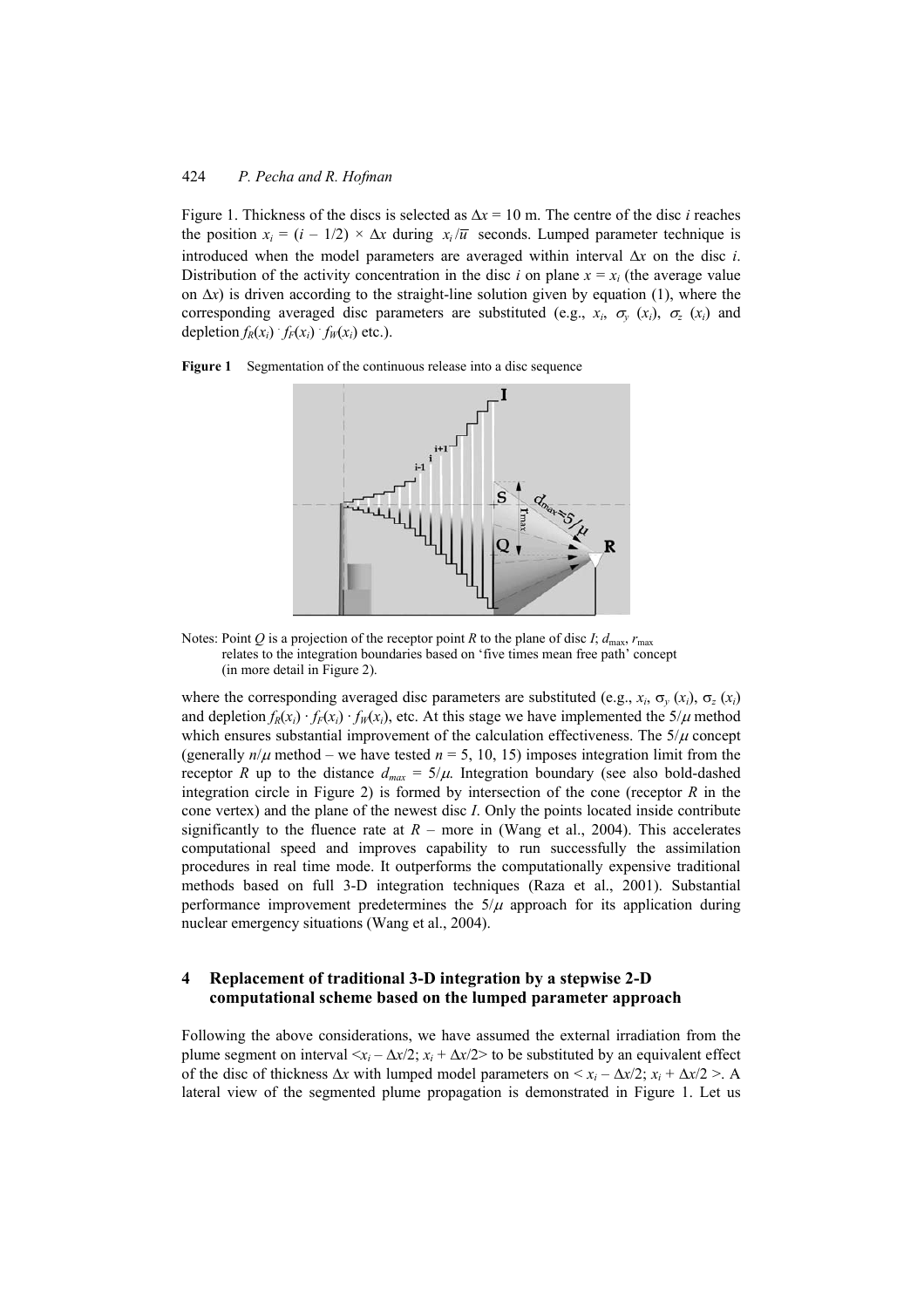analyse the contribution from the elliptical disc *I* from Figure 1 to the fluence rate at receptor *R*. The same situation is outlined in the front view in Figure 2.





Note: The points *Q*, *M*, *S* lay on the plane of the disc *I*.

The boundary of integration region laying in the plane of disc *I* is based on  $5/\mu$ approximation (bold dashed line composing part of circle above ground with radius *rmax* and centre in the point Q),  $r_{max}^2 = (5/\mu)^2 - [x(R) - x(Q)]^2$ . Contribution of the disc *I* to the photon fluence rate at receptor *R* is given by:

$$
\Phi(E_{\gamma}, R, I) = \frac{\Delta x}{4\pi} \int_{r=0}^{r \max} \int_{\varphi=0}^{2\pi} \frac{C^I(x_I; r, \varphi) B(E_{\gamma}, \mu, d) \exp(-\mu, d)}{d^2} r d\varphi dr \tag{3}
$$

Referring to Figure 2, *d* is the distance between points  $R(x(R), y(R), z(R))$  and  $M(x(S))$ ,  $y(M), z(M); d<sup>2</sup> = (x(S) - x(R))^{2} + (y(M) - y(R))^{2} + (z(M) - z(R))^{2}; x(S) = x_{I} = (I - 1/2) \times \Delta x$ is the distance of the centre of the disc *I* from the release point;  $y(M) = r \times \sin(\varphi)$ ;  $z(M) = z(R) + r \times \cos(\varphi)$ . The equivalent mean activity concentration  $C^l(x_l, y, z)$  in disc *I* is expressed using equation (1) where index *n* is omitted. Valid values of coordinate *z* should be positive, dispersion coefficients and depletion factors are calculated for position  $x_I$  (i.e., time  $x_I/\overline{u}$  seconds) in dependence on physical-chemical form of a nuclide. Equivalent disc source strength  $A$  (Bq.s<sup>-1</sup>) substitutes the original discharge according to A  $(x_l, y = 0, z = h_{ef}) = A$   $(x = 0, y = 0, z = h_{ef}) \cdot f_R(x_l) \cdot f_R(x_l) \cdot f_W(x_l)$ . The values of photon fluence rates are successively stored into the array  $F(1: N_{sens}, 1: I_{total})$ .  $N_{sens}$  means the number of receptors being simultaneously taking into account, *I<sub>total</sub>* stands for the total number of the 10 metre segments of the plume separation (so far selected value *Itotal* = 720). Total fluence rates, total fluence and corresponding total cloudshine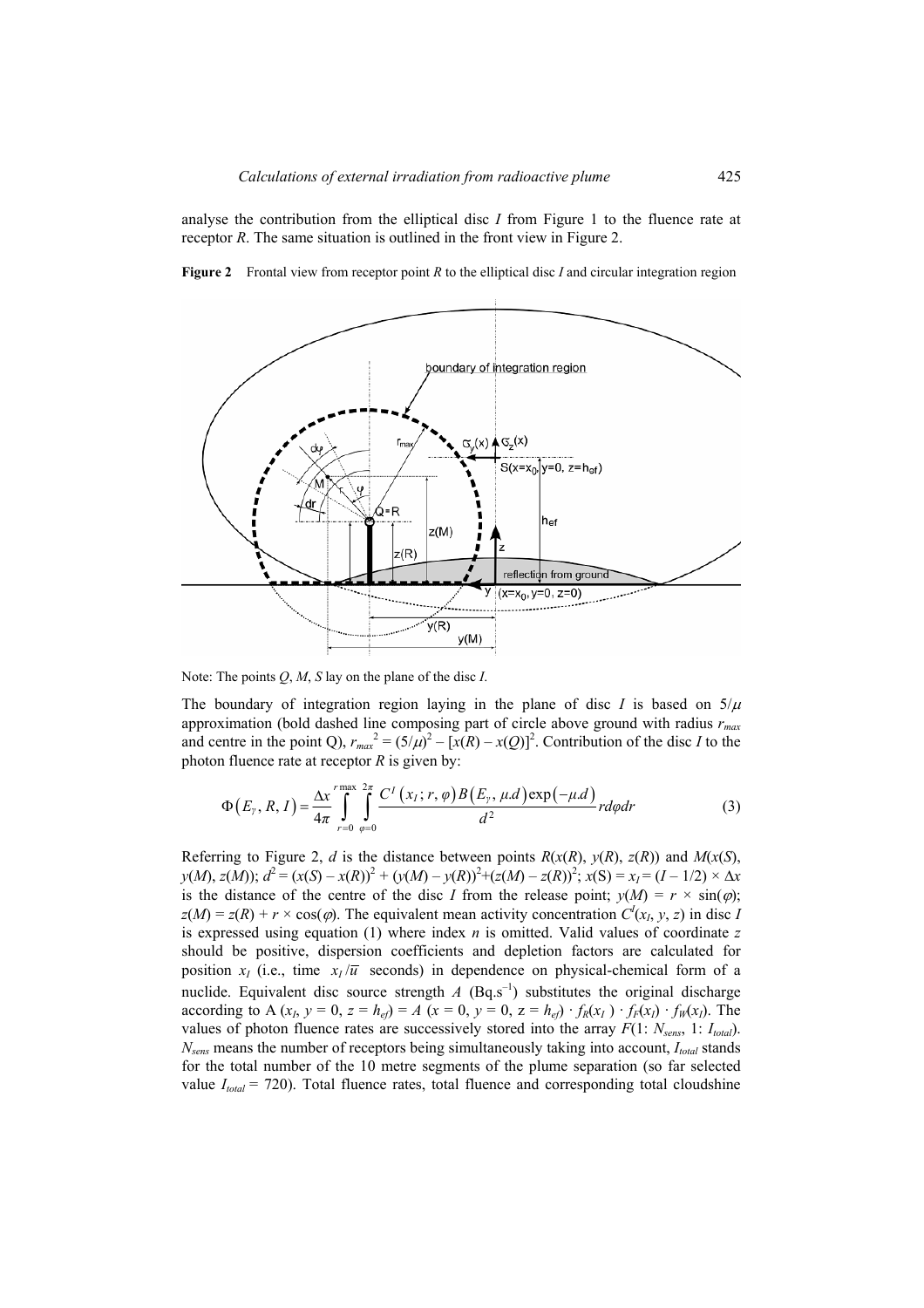doses/dose rates are generated by summing up the values in all time steps. Taking  $\Phi(E_{\gamma}, R, I)$  according to the equation (3), we examine two situations:

#### *4.1 Continuous release of admixtures still lasts*

The plume has reached position of the disc *I*. Propagation to the  $I + I$  disc is in progress. Contribution of each elemental disc  $i = 1,...,I$  to the fluence rate  $\Phi(E_i, R_i)$  at receptor *R* was calculated in the previous steps and stored in the array *F*. The new contribution  $\Phi(E_{\gamma}, R, I + I)$  from disc  $I + I$  is calculated using integration (3). Recurrent formula for *overall fluence rate at receptor R* can be formally rewritten as:

$$
\Phi(E_{\gamma}, R, i = 1,..., I + 1) = \Phi(E_{\gamma}, R, i = 1,..., I) + \Phi(E_{\gamma}, R, I + 1)
$$
  
where  $\Phi(E_{\gamma}, R, i = 1,..., I) = \sum_{i=1}^{i=I} \Phi(E_{\gamma}, R, i)$  (4)

Then, only computation effort is needed for evaluation of 2-D integration of the latest disc *I* + *1*. Analogously, the recurrent formula for *entire photon fluence at receptor R* from the beginning of the release up to the disc  $I + I$  is given by:

$$
\Psi(E_{\gamma}, R, i = 1,..., I + 1) = \Psi(E_{\gamma}, R, i = 1,..., I) + \sum_{i=1}^{i=I+1} \Delta t_i \cdot \Phi(E_{\gamma}, R, i)
$$
  
where  $\Psi(E_{\gamma}, R, i = 1,..., I) = \sum_{i=1}^{i=I} [(I + 1 - i) \cdot \Delta t_i \cdot \Phi(E_{\gamma}, R, i)]$  (5)  

$$
\Delta t_i = \Delta t = \Delta x / \overline{u} \text{ seconds}
$$

#### *4.2 Release terminated, propagation continues*

The plume has reached the position of the disc *I* just at the moment when the release has terminated. Propagation continues to the discs positions  $I + 1$ ,  $I + 2$ , ..., $I + j$ . Fluence rate  $\Phi(E_{\gamma}, R, I + j + I)$  for position  $I + j + I$  is calculated from the previous position  $I + j$ according to the following recurrent formula:

$$
\Phi(E_{\gamma}, R, i = 1,..., I + j + 1) = \Phi(E_{\gamma}, R, i = 1,..., I + j) \n+ \Phi(E_{\gamma}, R, I + j + 1) - \Phi(E_{\gamma}, R, j + 1)
$$
\n(6)

Hence, contribution from the leftmost disc of a parcel is skipped; the new rightmost one is calculated. Similarly, the recurrent expression for the total fluence Ψ has form:

$$
\Psi(E_{\gamma}, R, i = 1,..., I + j + 1) = \Psi(E_{\gamma}, R, i = 1,..., I + j) + \sum_{i=j+1}^{i=I+j+1} \Delta t_i \cdot \Phi(E_{\gamma}, R, i) \tag{7}
$$

The photon fluence rate given by expression (3) is integrated numerically using Gauss-Legendre integration formula which is the most commonly used form of Gaussian quadratures. Verification of the numerical algorithm was done for simplified geometry of emitting disc without absorption and build-up effect (for this case, the equation (3) can be integrated analytically – simplified experiment for 'irradiation in vacuum').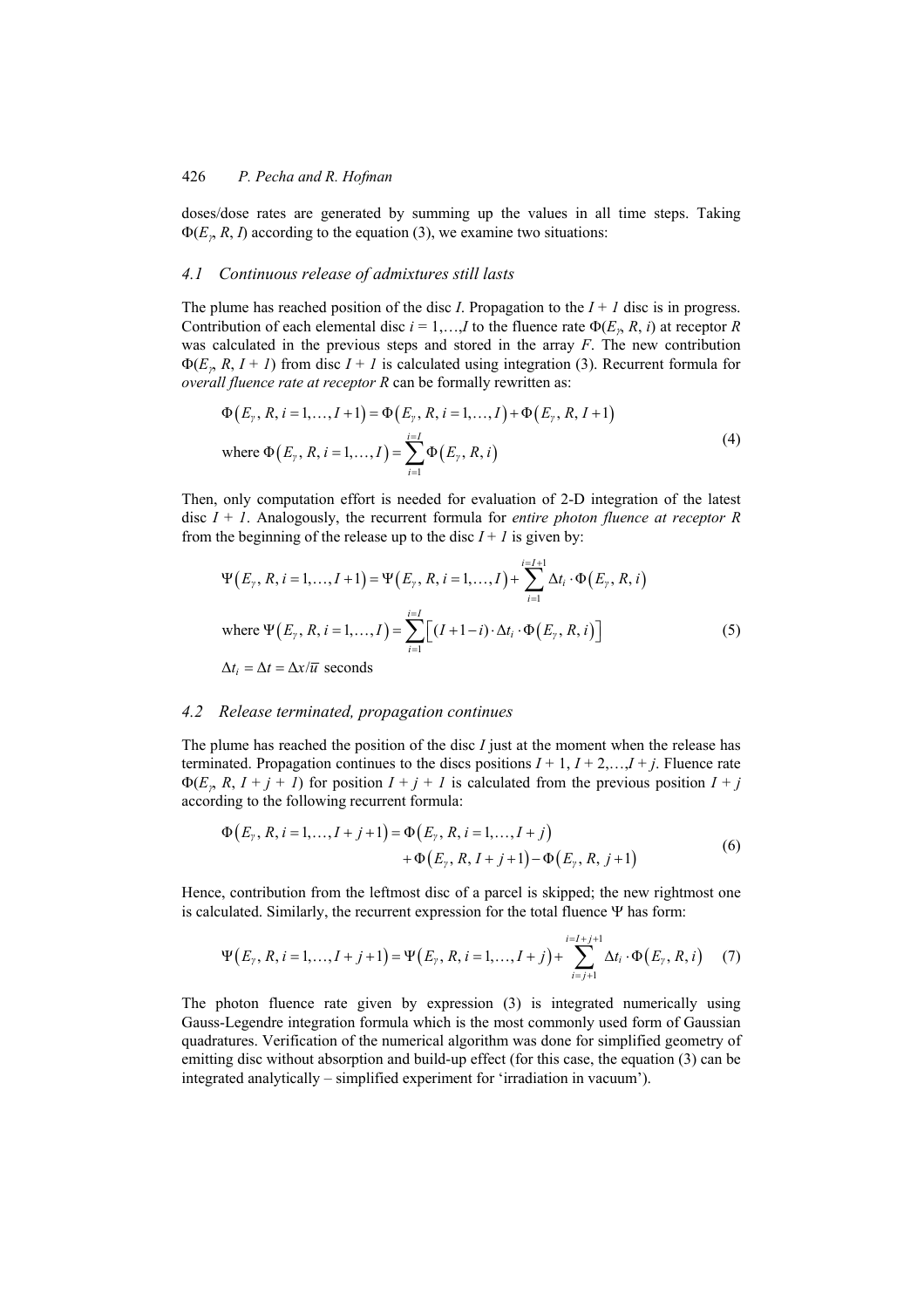## **5 Simulation of responses from a sensor network**

Here we present the responses on 40 sensors surrounding the NPP according to Figure 3 consisting of a ring of 24 TDS sensors on perimeter of a NPP with distances roughly about 450 metres from a hypothetical source. The rest of sensors are situated at larger distances inside the emergency planning zone (roughly up to 15 km). Our approach is demonstrated on a release of nuclide  $^{131}I$  with source strength  $2.5 \cdot 10^{+11}$  Bq.s<sup>-1</sup>. Time evolution of fluences/fluence rates and cloudshine doses/dose rates from continuous release of <sup>131</sup>I are simulated at all 40 sensors at one time. Effective height of release  $h_{\alpha}$  is 45 m. Pasquill category of atmospheric stability F and wind velocity in 10 m height  $u_{10} = 1.0$  m.s<sup>-1</sup> are assumed. The results for sensors TST01 resp ETEL17 (roughly 400 metres resp 4,000 m in direction of the plume propagation – see Figure 3) are illustrated in Figure 4. The method  $n/\mu$  was examined for  $n = 5$  and  $n = 10$ , but the differences are too small (no more than 1%) to be visualised in Figure 4. The calculations for  $n = 5$  are more than two times faster in comparison with  $n = 10$ .

**Figure 3** Sketch of configuration of a sensor network around a nuclear facility (see online version for colours)



**Figure 4** Photon fluence rate on receptors during the plume drifting, (a) Continuous one-hour release (up to 4,025 s ∼ 4,960 metres) (b) Spreading of smaller plume of 6 min duration (see online version for colours)

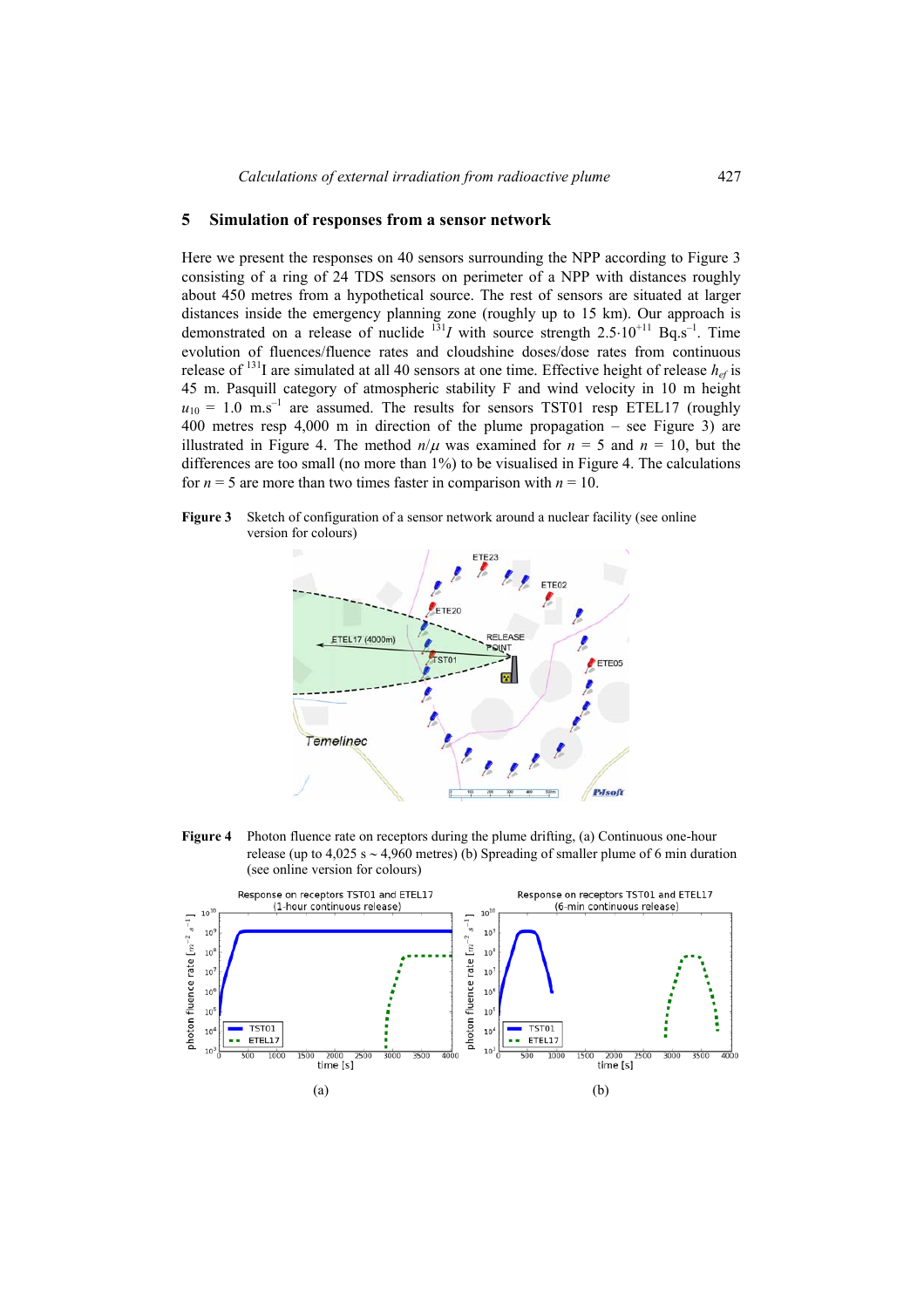The contributions of reflections from the ground and top of the mixing layer were also estimated. The values of fluence rates at ground-level sensors are more than two times lower when the reflections are incorrectly neglected. Time evolution of responses in dose rates and doses on five receptors (sensors) TST01, ETE23, ETE05, ETE20 and ETE02 (selected from TDS ring in Figure 3) is illustrated in Figure 5. It relates to the short continuous release of  $^{131}I$  with source strength  $2.5 \cdot 10^{+11}$  Bq.s<sup>-1</sup> with duration of 6 minutes. After that 6 minutes continuous spreading [examined by equations (4) and (5)] the front of the cloud is just at position of disc I. From that moment, the fluence rates and fluencies are treated by equations (6) and (7).

The irradiation dose rate at a certain receptor *R* is labelled as  $H(E_7, R, I)$  and is expressed in units grey per second  $(Gy.s^{-1})$ . We are using the expression for monoenergetic photons with energy  $E<sub>γ</sub>$  emitted from the disc *I* in the form:

$$
H(E_{\gamma}, R, I) = \frac{\omega \cdot K \cdot \mu_a \cdot E_{\gamma}}{\rho} \cdot \Phi(E_{\gamma}, R, I)
$$
\n(8)

The fluence rate  $\Phi(E_{\gamma}, R, I)$  is in general given by equation (3), the specific numerical technique is expressed by recurrent formulas (4) or (6). Conversion factor  $K = 1.6 \cdot 10^{-13}$ Gy.kg.Mev<sup>-1</sup>;  $\omega$  = 1.11 is a ratio of absorbed dose in tissue to the absorbed dose in air, air density  $\rho = 1.293 \text{ kg.m}^{-3}$ . For nuclide <sup>131</sup>*I*  $E<sub>y</sub> = 0.3625 \text{ eV}$  (γ yield is taken to be 100%), linear attenuation coefficient  $\mu = 1.40531 \cdot 10^{-2}$  (m<sup>-1</sup>), mass attenuation coefficient  $\mu_a$  = 3.30969 · 10<sup>-3</sup> (m<sup>2</sup>.kg<sup>-1</sup>). The absorbed dose in human tissues are calculated according to equation (8), when substituting the total fluence Ψ from equations (5) or (7) instead of the fluence rate Φ.

**Figure 5** Responses on receptors (doses and dose rates) from smaller six-minute release duration (see online version for colours)



Note: Five receptors are selected according to Figure 3.

Common practice in the radiation protection field is to multiply absorbed doses by relative biological effectiveness factor  $F_q$  which accounts for different biological damage with regards to different types of ionising radiation. The corresponding radiological quantity is expressed in Sv (sieverts). The factor  $F_q$  for photons equals 1.0.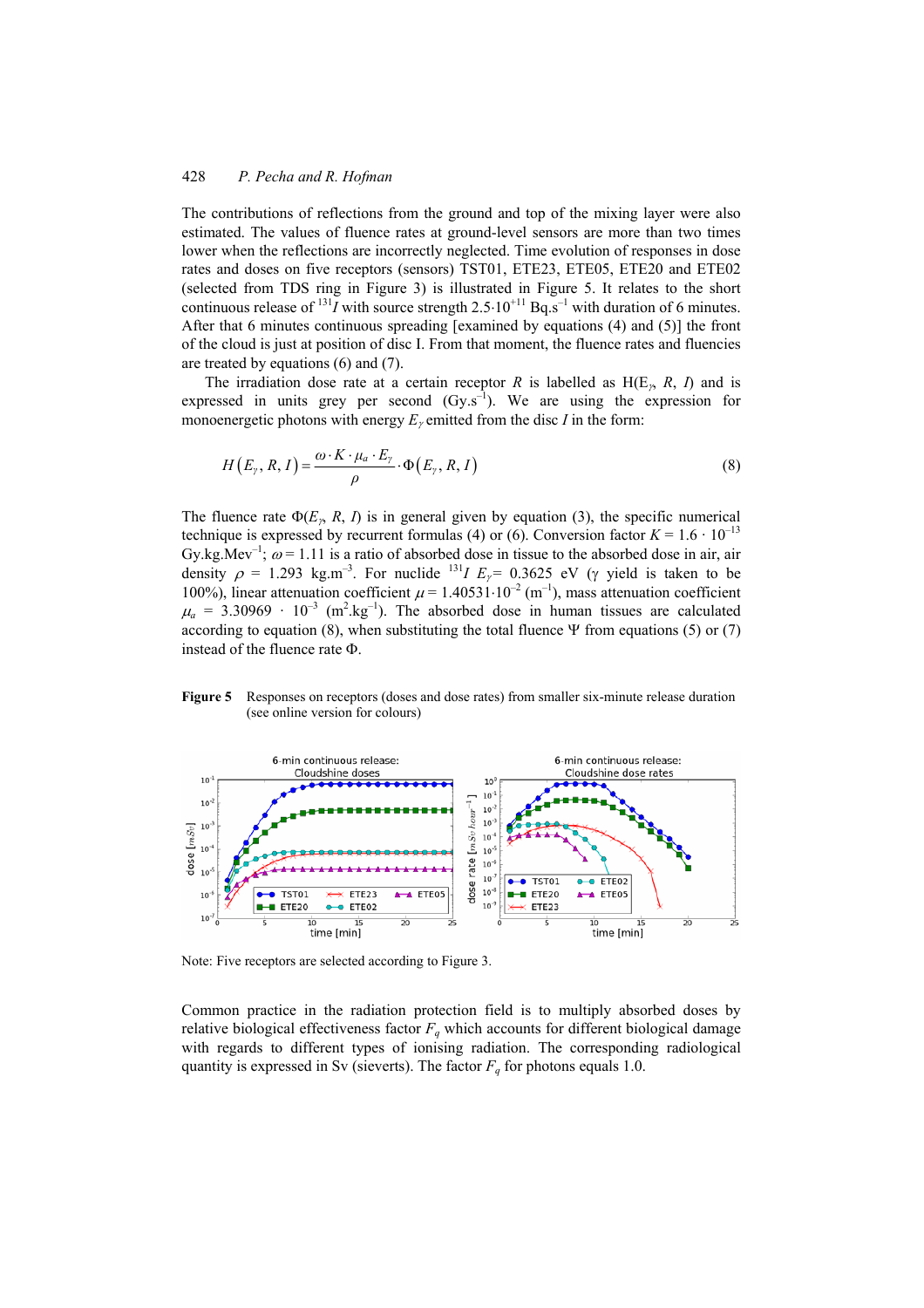#### **6 Conclusions**

Fast algorithm is presented for an evaluation of external irradiation from the radioactive cloud drifting over idealised flat terrain. Network of sensors surrounding a nuclear facility can include both fixed stations and various receptors located on possible aerial and surface monitoring vehicles. The algorithm is designed for support of computationally expensive assimilation methods based on particle filtering techniques. Another significant field of application can be an optimisation of configuration of environmental monitoring networks for emergency management and verification of their detection abilities. In both cases, an estimation of irradiation doses in many tens of points (receptors) around the source of pollution can be accomplished quickly (at a stroke), so that the successive assimilation of model predictions with the measurements could be managed in real time. An implementation of more realistic scenario conditions (large nuclide mixtures, estimation of deposition fractions, modelling behind the emergency planning zone at distances of more than 15 kilometres) are in progress. A weak point of the applied Gaussian scheme is limited capability to account for the effect of shielding by the near-standing objects. Only rough semi-empirical compensations based on practical experience and wind-tunnel observations are available, e.g., Hanna et al. (1982). These shielded areas should be treated specifically and with care. For these purposes, transition to the more sophisticated techniques of the dispersion modelling is essential, e.g., Lagrangian particle models (Armand et al., 2005). The originated plume segmentation method based on the lumped parameter approach according to Figure 1 with methodical extension to the medium range distances can be proposed as a basic scheme for formulation of a certain dispersion scheme alternative to the standard puff model.

#### **Acknowledgements**

These activities are supported by the project No. VG20102013018, Ministry of the Interior of the Czech Republic.

#### **References**

- ADMS4 (2009) *Calculation of* γ*-Ray Dose Rate from Airborne and Deposited Activity*, CERC, Cambridge Environmental Research Cons, Ltd, Cambridge, ADMS4 P/20/01L/09.
- Armand, P., Achim, P., Monfort, M., Carrere, J., Oldrini, O., Commanay, J. and Albergel, A. (2005) 'Simulation of the plume gamma exposure rate with 3D Lagrangian particle model SPRAY and post-processor CLOUD-SHINE', *HARMO10 2005: Proceedings of the 10th International Conference on Harmonisation within Atmospheric Dispersion Modelling for Regulatory Purposes*, Crete (Greece), October 2005, pp.545–550.
- Hanna, S., Briggs, R.G.A. and Hosker, Jr., R.P. (1982) *Handbook on Atmospheric Diffusion*, U.S. Department of Energy, DOE/TIC-11223 (DE82002045).
- Hofman, R. and Pecha, P. (2011) 'Application of regional environmental code HARP in the field of off-site consequence assessment', *PSA 2011: Proceedings of the International Topical Meeting on Probabilistic Safety Assessment and Analysis*, American Nuclear Society, Wilmington, NC, USA, March 2011, pp.1436–1447.
- Overcamp, T.J. (2007) 'Solutions to the Gaussian cloud approximation for gamma absorbed dose', *Health Physics*, Vol. 92, No. 1, pp.78–81.